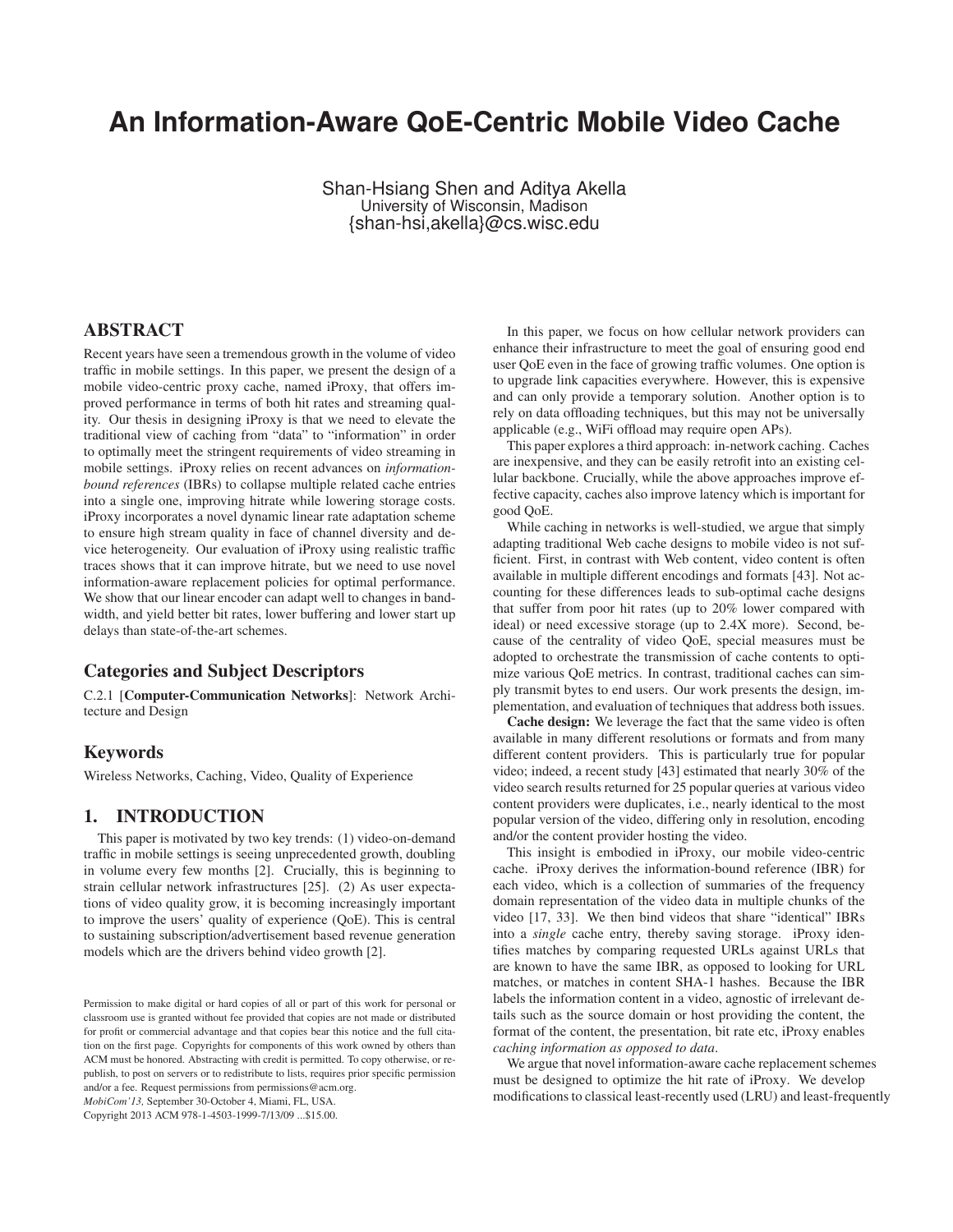used (LFU) schemes that significantly outperform even state-ofthe-art information-agnostic schemes.

Optimizing QoE: End-user QoE is reflected in engagement, i.e., fraction of the total video time that a user watches, and abandonment, i.e., whether a user quits a video before it starts [32]. Recent studies [32, 24] showed that a viewer who experiences buffering equal to 1% of stream duration plays 5% less of the video compared with a user with no buffering, and higher average bit rate correlated with higher video play times [24]. Furthermore, users start to abandon a video if it takes more than 2s to start up, and even 1s additional start up delay increases abandonment rate by 6% [32].

We argue that iProxy's information-aware design, coupled with the fact that it is deployed by the cellular provider, offers natural avenues for optimizing the three key quality metrics – buffering, bit rate, and start up delay – thereby improving end-user QoE. With each iProxy entry, we store the raw frequency domain data corresponding to the highest quality video observed thus far across all URLs mapping to the entry, which is needed to compute the IBR for the video any way. We then design a novel linear bit rate adapter that dynamically encodes videos directly from the raw data.

Our scheme first derives client-side constraints by parsing HTTP headers to determine what resolutions and encodings are acceptable; determining these is key to ensuring low start up times (§5). Then our scheme uses information from the mobile device's physical context – which is available to the cellular provider – to determine the baseline bit rate to use, and low-level TCP feedback to estimate network conditions and adapt the bit rate closely to finegrained channel variations. Our bit rate adapter keeps the average bit rate as high as possible and minimizes bit rate switches, while also controlling re-buffering events. Also, by virtue of being close to clients, iProxy caches offer low RTTs, which translates to higher bit rates, compared with transfers across the network.

We implement a prototype of iProxy using a quad-core Linux desktop. We evaluate it using real traffic traces of handheld video traffic collected over the wireless network of our university over a three-day period and a public dataset of popular video queries at top content providers [6].

Our evaluation shows the following: compared with a naive conventional proxy, iProxy offers a 20% better hit rate for our university trace (60% vs 72%), and improves hit rate by a factor of 1.6X (28% vs 44%) for the public video dataset, compared with a conventional proxy. For our university traces, we find that our new information-aware cache replacement policies offer 15% better relative hit rates than even the best information-agnostic cache replacement strategies. We find that using an information-aware policy is crucial to realizing the benefits of iProxy, and that iProxy uses 2.4X less storage than conventional designs. We present an analysis of where to deploy iProxy in a cellular providers' network. We also conduct a thorough evaluation of iProxy's dynamic encoding and adaptation schemes using an Android smartphone. We show that iProxy improves start-up times by up to 13s by serving a format that is optimally suited for the phone. Some videos can simply not be played on the phone using traditional techniques, but they play almost instantly when iProxy is used. Testing against a variety of scenarios where bandwidth varies dynamically, we also find that, compared with state-of-the-art streaming techniques (specifically, MPEG DASH), iProxy's linear bit rate adaptation improves the average bit rate for a given stream by 16%, and virtually eliminates buffering.

To summarize, the contributions of this paper are as follows:

- We present the design and implementation of iProxy, a cache for mobile video that optimizes end-user QoE while alleviating load on cellular network links.
- A novel design feature of iProxy is that multiple videos containing the same underlying information but differing in format, bit rate or source are stored using a single iProxy cache entry: the index for the entry is an information-bound reference (IBR), and the value is the list of URLs that share the IBR as well as the common underlying frequency domain representation. We show that leveraging IBRs in this fashion can result in 1.2 to 1.6X better hit rates, and up to 2.4X lower storage compared with URL- or content-based approaches. But achieving these results requires careful design of information-aware cache management schemes.
- The second unique feature of iProxy, a novel bit rate adaptation scheme, builds off of the above cache design: it determines the format ideally suited for a device and further uses TCP layer feedback to encode the video directly from the stored frequency domain representation at a dynamically selected bit rate that matches network conditions as closely as possible. This design feature helps improve video start times (by up to 13s), buffering rates and average bit rates (by 16%), thereby improving end-user QoE.

# 2. MOTIVATION AND BACKGROUND

A recent study [43] analyzed similarity among video results corresponding with 25 popular queries from YouTube, Google Video, and Yahoo! Video [6] and found that on average 27% of the videos are "redundant", i.e., nearly identical to the most popular version of a video in the search results. Simply using URLs will not identify these videos as being redundant because each video has a different URL. In addition, we applied data-centric approaches [36] that identify similarities based on matching SHA-1 hashes of content chunks, but found that these approaches could identify less than a third of the redundant videos; these techniques completely missed out on videos that had minor differences due to resolution, encoding, or quality. Our analysis of requests to video content made from mobile devices traced in our campus wireless network also revealed similar qualitative results (some of these results can be found in §5).

iProxy leverages these observations. It is built on the fact that users may request the same video in different formats or encodings, potentially served by different content providers. In contrast with prior schemes, iProxy's caching scheme can identify redundancy in the face of such access to video because its use of IBRs, which we explain later in this next section, helps it match information contained in a video without being tied to the URL (i.e., the location where it is hosted) and specifics such as encoding or resolution. While we discuss iProxy in the context of caching, we argue in §4.3 that its design is also applicable to *prefetching*.

#### 2.1 Design Requirements

iProxy must meet the following requirements:

(1) Efficient caching: While IBRs help identify matches across multiple versions of a video, we must still understand how to ensure cost-effectiveness of caching, which is reflected in bandwidth savings per unit cost. As the diversity in video formats and sources grows, it is likely that naive approaches that store all redundant versions of a video in every possible format and from every possible source may use a significant amount of storage and, as a result, be quite expensive. We seek a design whose storage cost is significantly lower than this naive alternative, but the bandwidth savings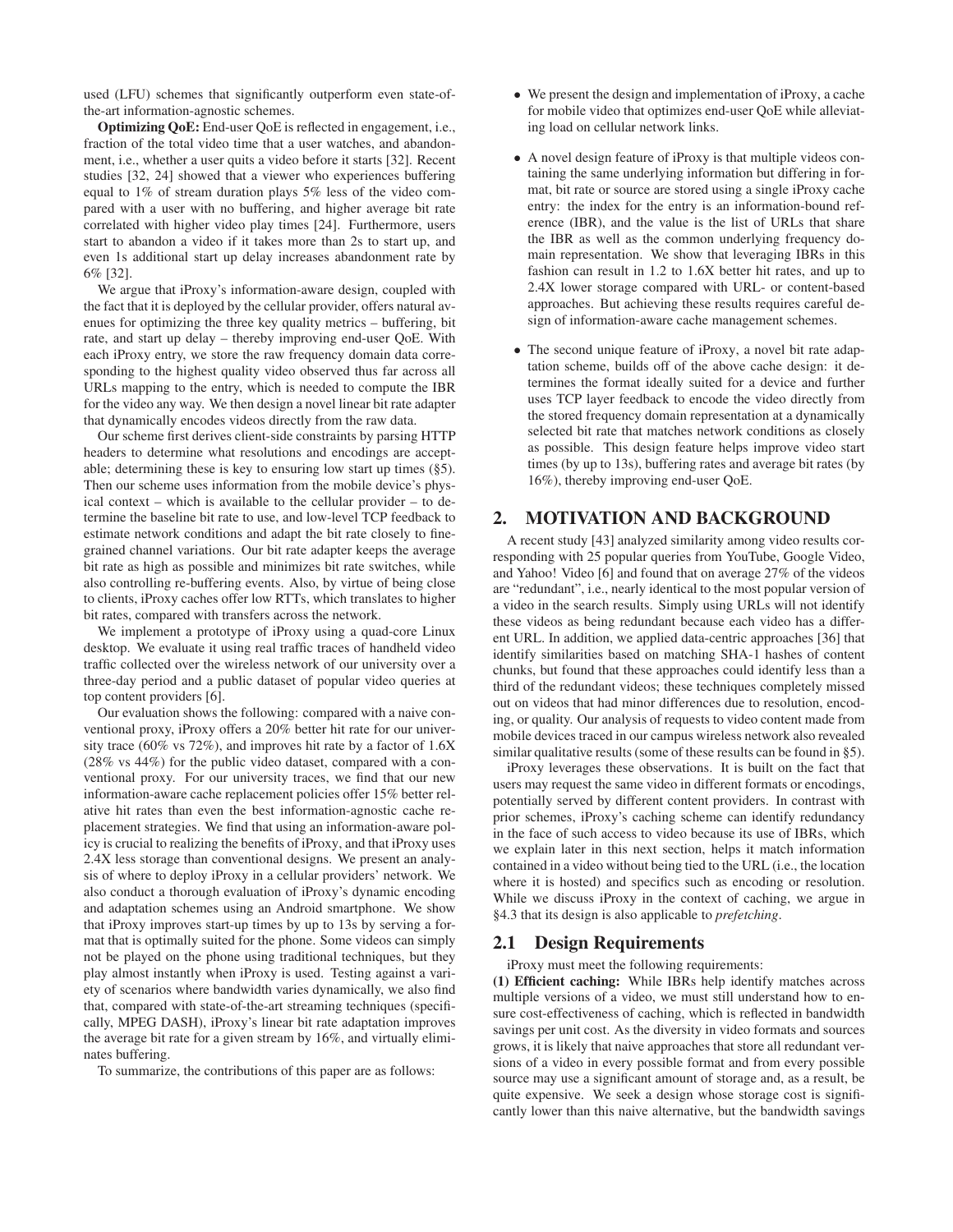are similar. Meeting this requirement is possible if: (a) iProxy has a way of organizing the cache such that videos carrying redundant information are not stored, and (b) only those entries that correspond to the most heavily accessed information—not data—are stored in the cache.

Good QoE: It is nontrivial to precisely define QoE, because different users may care about different criteria, but in our paper, we focus on start-up latency, video stall time, and video quality (bit rate). Content providers today employ sophisticated mechanisms to ensure QoE, e.g., using third parties to switch downloads across multiple CDNs, and pick alternate bit rates [3]. Because iProxy interposes between content providers/CDNs and end-users, there is a danger that it may undercut content providers' QoE enhancements. To meet QoE requirements, iProxy must ensure that: (a) video is served in a resolution and encoding optimally suited to an end-device so that the start-up delay is as low as possible, minimizing the potential for abandonment [32], and (b) bit rate used stays close to the available bandwidth so that the average bit rate is high and buffering is controlled, maximizing engagement [19, 24, 32]. The use of IBRs in iProxy provides unique opportunities, enabling solutions for both.

When these requirements are met, iProxy can ensure that the effective utilization of providers' network infrastructure can be lowered for a given high aggregate mobile-video traffic load, while ensuring high end-user QoE. In what follows, we describe IBRs which form the basis for iProxy.

## 2.2 Information-Bound Referencing

Information-bound referencing (IBR) was first introduced in [17]; key details can be found in [33]. IBR derives the information from multimedia data as a "perceptual fingerprint" for the data. This fingerprint isn't tied to a specific protocol, host, file name, or multimedia format such as resolution and bit rate, but is bound only to the information it presents. Algorithms for IBRs have their basis in multimedia fingerprinting, used for copyright violation detection. In this section, we discuss how to calculate the IBR value for multimedia content and how to apply it to iProxy.

IBR for a single frame: We first explain the IBR calculation of a single frame. Prior work [33, 17] presents three options to retrieve fingerprint for an image: leveraging spatial structure, using color distribution, and frequency domain analysis. Of these, frequency domain analysis based on Discrete Cosine transforms (DCT) is shown to be the better choice. The main insight is that the lowfrequency components provide a high-level "sketch," and the highfrequency components provide more fine-grained distinctions [16] of the underlying information content. To elaborate, the image is first scaled to a baseline resolution of  $128 \times 128$  [33]. Then, the YCbCr representation of this scaled image is generated [11]. Discrete cosine transform (DCT) on the Y, Cb, and Cr matrices is then run. The IBR then consists of two parts: First, the low  $9 \times 9$  frequency components are used, which capture more than 95% of the signal energy. Second, to capture more fine-grained differences, the sum of the high-frequency components of Y is computed; the lower-end  $3 \times 3$  sub-matrices of Cb and Cr DCT components where most of the signal energy lies are also captured.

IBR for a Video: Prior work [33, 17] suggests videos be chunked and only frames at chunk boundaries be processed to compute IBRs. The way to chunk videos is using scene detection [21] which scans frames for similarity and groups together frames with similar content. The frames at chunk boundaries are called key frames, where the images change significantly due to scene changes. To identify this scene change, we need to pick a good image feature. Based on extensive experiments, [33] suggests using the varia-



#### Figure 1: In the IBR table, multiple URLs map to one IBR value, which corresponds to exactly one video.

tion in the amplitude of the zero-th frequency of the Y component. More specifically, the distance between frames  $i$  and  $i + 1$  is measured as  $DistSeq(i) = \frac{|A_{i+1} - A_i|}{min(A_{i+1}, A_i)}$ , where  $A_i$  is the zero-th frequency of the Y-component of frame  $i$ . If the distance is less than  $ChunkThresh$ , the two frames are considered similar and grouped into the same chunk. [33] suggests that  $ChunkThresh$ be set to 0.5. For each chunk, only the first and the last  $Im gIBRs$ are kept. All  $ImgIBR$  pairs of chunks are concatenated to form the IBR value of a video,  $VideoIBR$ . A 424-byte audio IBR using an existing audio fingerprinting algorithm [22] is also included.

IBR lookup and lookup performance: As mentioned earlier, the same content may provide slightly different IBRs due to the random noise introduced by different encoding methods. Thus, [17] suggests using fuzzy matching based on locality sensitive hashing [18, 28] to lookup IBRs and identify videos with matching IBRs.

Analysis of IBRs over a large collection of videos in the wild shows that, using conservative match thresholds, IBRs can match related variants with a zero false positive rate. We found zero false positives in our own trace-based analysis (§5). However, false negatives are non-negligible (∼5%) meaning that not all hits will be identified. In addition, [33] shows that IBRs can defend against a variety of attacks on content integrity such as the use of insets (bogus content is embedded), quantization (lower the video quality), and resizing (rescale videos); however, IBRs cannot determine differences arising due to subtitles. Luckily, many modern MPEG4 videos separate video content from subtitles.

We believe that with evolution in multimedia fingerprinting schemes, it will be possible to design even more robust IBRs with lower false negative and zero false positive rates for matching. We use the thresholds recommended in [33] for both deriving and matching IBRs in the rest of this paper.

# 3. EFFICIENT CACHING IN iProxy

iProxy is located between cellular users and video providers. No modifications are necessary at either end-user devices or video providers; so, for example, end users can still use conventional schemes such as search engines and HTTP requests to peruse and retrieve video content.

To meet the first requirement in §2 iProxy stores an *IBR table* that maps URLs to IBR values. As shown in Figure 1, each IBR value corresponds to exactly *one* video file. Multiple URLs may map to the same IBR value because these URLs represents videos with redundant information, and each IBR value associates with a single video file (no matter how many URLs map to it).

After receiving a request for a URL, iProxy checks the IBR table first (Figure 2); this table maps an URL to a particular IBR value. Three cases arise:

The URL hits: The URL requested by an end user can be found in the IBR table, which means that this exact URL was requested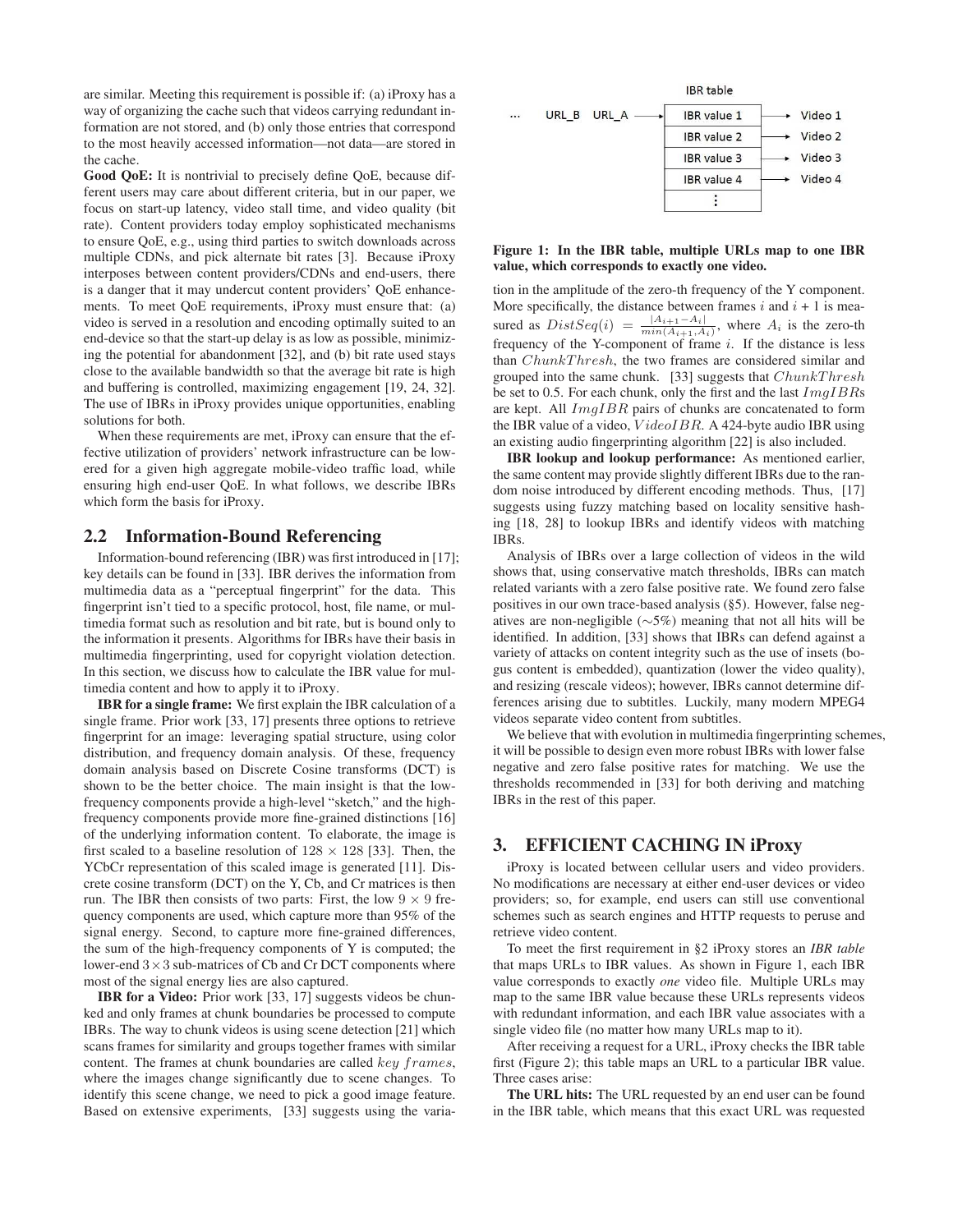

Figure 2: The flow of cache matching.



Figure 3: iProxy vs traditional cache.

previously. In this case, iProxy can transmit the cached video to the end user.

The IBR (eventually) hits: When the requested URL cannot hit any entry in the IBR table, iProxy forwards the request to the corresponding content provider. The provider transmits the requested video, and iProxy transforms it into frequency domain data. The transmission and transformation can be processed in parallel to reduce overhead. iProxy then derives the  $IBR$  from this frequency domain data as described in §2.2, and the computed  $IBR$  is then looked up. A match means that the same content was requested earlier, but from a different source and/or in a different format. In this case, iProxy compares the quality of the downloaded video against the in-cache video corresponding with the matching IBR. iProxy keeps the higher-quality version and drops the other (assuming the cache is full, which is iProxy's steady-state mode of operation). Finally, the IBR table is updated by inserting the new URL into the existing entry corresponding with the matching IBR. Using this approach ensures that with a limited cache size, iProxy can cover more and more URLs over time than a conventional proxy, which means its cache can satisfy more requests.

Neither URL nor IBR hits: After video transmission from the provider and frequency domain transformation, the computed  $IBR$ may not hit any entry in the IBR table. In this case, a new entry created for the IBR is inserted, the requested URL added to the entry, and the frequency domain data for the video is cached. The new entry and the corresponding video need to replace one or more IBR entries and corresponding videos in the cache (discussed in §3.1).

Example: Figure 3 compares iProxy to a conventional proxy. In this scenario, there are two smartphones called *Client1*, *Client2*, and Client<sub>3</sub> which connect to a cellular tower. iProxy is behind the cellular tower. Assume the cache size is bound to two entries. The upper table is the cache (index) of a conventional proxy, and

the lower table is the IBR table of iProxy. Both employ FIFO replacement.

In Figure 3(a), *Client1* requests a video with  $URL1$ .  $URL1$  is not in the IBR table, so iProxy forwards the request to the provider. After receiving a video named Video1, iProxy calculates its IBR value as IBR1, which does not exist in the IBR table. Thus, the mapping between  $URL1$  and  $IBR1$  is inserted, and  $Video1$  (its frequency domain representation) is cached. Then, the video is forwarded to *Client*1 via dynamic video encoding. A conventional proxy works similarly, but does not employ dynamic encoding or adaptive video rate adjustment, of course.

Next, in Figure 3(b), the URL2 request from Client2 is not in the IBR table either. Thus, iProxy fetches  $Video2$  from the video provider and calculates its IBR value,  $IBR1$ , which is close enough to the IBR value of  $Video1$ . Thus, we can say that  $Video1$ and  $Video2$  include the same underlying information. iProxy prefers to keep videos with higher quality and drops the others. In this example iProxy decides to keep the higher-quality V ideo1 and drops  $Video2$ . Finally,  $URL2$  is inserted into the IBR table to show that  $URL2$  also maps to  $IBR1$ . In this case, iProxy does not replace any entry and all of URL1, URL2, and URL3 stay in the table. However, a conventional proxy replaces potentially valuable  $URL3$  content by  $URL2$ ; it also wastes storage in caching the content for both URL1 and URL2, although they both refer to the same underlying information.

Later requests for any of URL1, URL2, or URL3 will hit in iProxy, but URL3 doesn't hit in a conventional proxy. For example, suppose Client3 requests videos with URL2 and URL3. Both URL2 and URL3 are in the IBR table and map to IBR1 and IBR3, respectively, so Video1 and Video3 will be forwarded to *Client3*. However, a conventional proxy can only hit  $URL1$  and needs to request  $Video3$  for  $URL3$  from the provider.

### 3.1 Info-aware Cache Replacement

While the aforementioned design ensures that redundant videos are not stored, its FIFO cache management policy does not provide control over the usefulness of the videos stored. In this section, we consider how to design cache management schemes that work with the rest of iProxy's design, to store the most valuable data and keep hit rates high.

To optimize hit rate, our schemes prefer entries whose corresponding information shows both sufficient locality of access as well as wide-spread coverage across many URLs. In particular, we modify the least frequently used (LFU) and least recently used (LRU) schemes to result in two new schemes, as follows:

Our modification to LFU is called "LFU-based IBR-score" policy wherein we give each IBR table entry a score defined as  $score_i =$  $\frac{\sum_{u \in URLS}(\frac{C_{hit}^u}{C_{stay}^u})}{Videosize}$ . score<sub>i</sub> is the score of entry<sub>i</sub> and  $\frac{C_{hit}^u}{C_{stay}^u}$  is the

sub-score for individual URL  $u$  which references the IBR value that entry<sub>i</sub> represents.  $C_{hit}^u$  is the "hit count", i.e., the number of hits for URL u and  $C_{stay}^u$  is the "stay count", i.e., how long URL u has been in cache in terms of the number of total requests arriving at the cache. Thus,  $\sum_{u \in URLs} \left( \frac{C_{hit}^u}{C_{stay}^u} \right)$  captures the contributions of different URLs  $u$  to the overall "interest" in the information represented at  $entry_i$ . We divide the frequency by video size, so shorter videos tend to get higher score.

The policy then is to evict the item with the lowest score. This policy is better than naive LFU: unlike LFU, it does not have the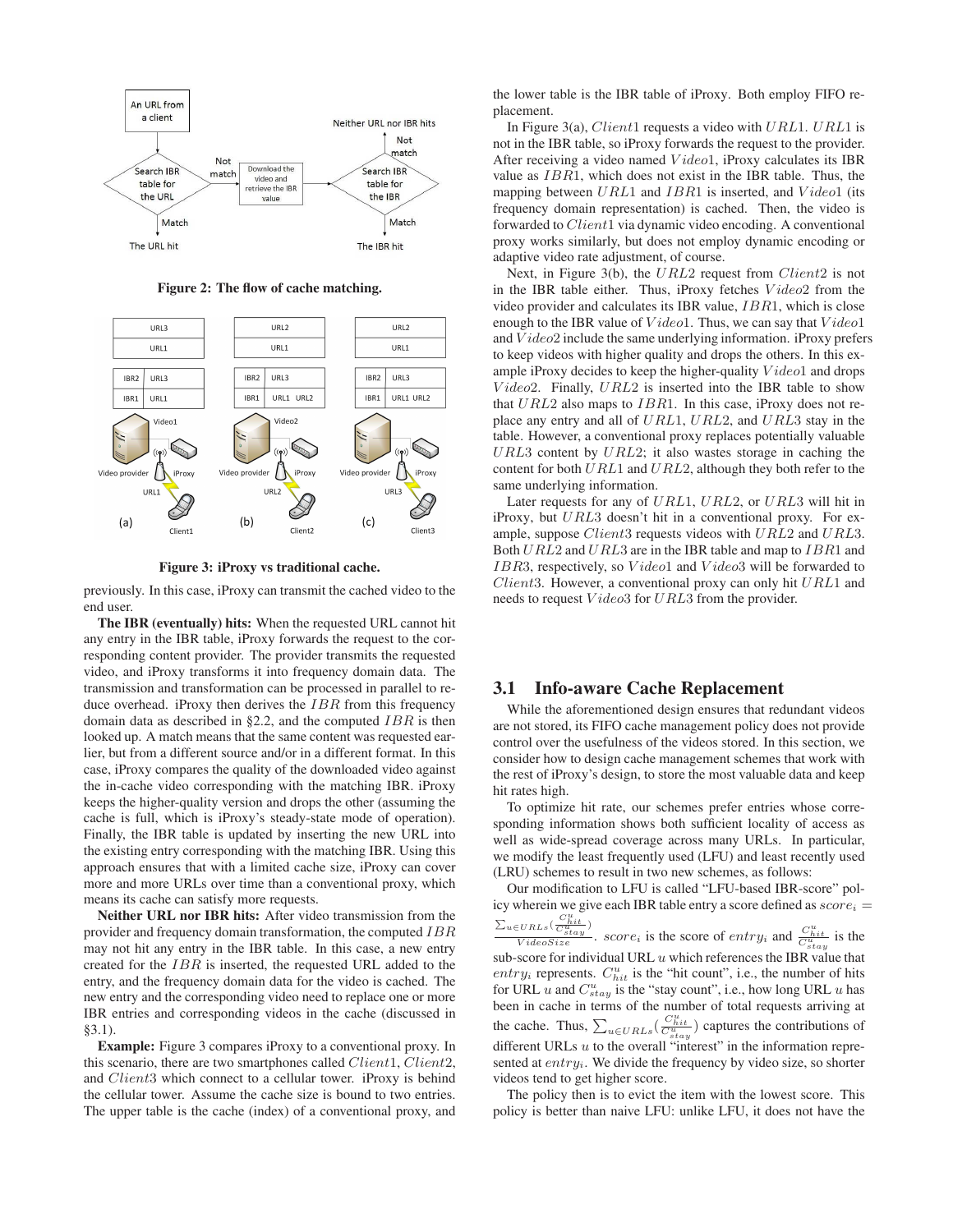"cache pollution" problem<sup>1</sup> because it considers how long an entry stays in cache  $(C_{stay}^u)$ .

This scheme is better than an alternative that ignores per-URL hit and stay counts and instead computes the aggregate hit/stay counts for the IBR table entry as a whole. This alternative is a direct generalization of cost-aware cache replacement schemes such as Greedy Dual Size-Frequency (GDS)  $[23]^2$  that have been shown to be more effective than LRU and LFU. Our scheme is better because it is *information-aware*. In particular, it simultaneously prioritizes frequently referred entries as well as entries that cover more URLs. While the former (number of accesses per IBR table entry) captures the relative interest in a certain information, the latter (number of URLs for an entry) captures both the many different representations for information (i.e., different encodings/formats, which are often given different URLs at a given content provider) and ways of accessing the information (i.e., different content providers). In doing so, our scheme also better accounts for temporal locality that arises when a small number of representations or content providers are repeatedly employed when a certain piece of information is accessed. We empirically establish the superiority of our scheme in §5, especially in comparison with LFU and GDS.

We also design a modification to LRU called "LRU-based IBRscore" and it computes the following:  $score_i = \frac{\sum_{URLs}(\frac{1}{C_{last}})}{VideoSize}.$  $C_{last}$  means how long the last hit for a URL has been in the cache in terms of the number of total requests to the cache.  $\frac{1}{C_{last}}$  is the sub-score for an individual URL. Higher  $\frac{1}{C_{last}}$  means this URL is hit more recently. As the earlier scheme, this simultaneously prioritizes most recently referred entries and those that cover more URLs.

#### 3.2 Cache Deployment

In a canonical cellular network architecture, there are a few potential locations to deploy iProxy, each with different trade-offs: at the radio network controller (RNC), at the serving GPRS support node (SGSN), and at gateway GPRS support node (GGSN). The RNC is closer to the user equipment (UE), so the latency between RNC and UE is lower, which can be important for QoE, discussed next. However, being low in the hierarchy, each RNC may only serve a few users, which may, in some cases (where population density is low), result in low hit rate. At the other extreme, GGSN aggregates many UEs so it can provide a higher hit rate, but this comes with much higher latency, which affects QoE.

Our design permits deployment at all three locations in the hierarchy. The "optimal" location depends on the cellular network subscriber density and the cache location relative to content servers. We evaluate these trade-offs in §5.

## 4. OPTIMIZING QOE

As mentioned earlier, iProxy must ensure good end-user QoE as it transmits videos out of the cache. There are two aspects to this: ensuring high bit rates and low buffering rates, which maximize user engagement, and ensuring low start-up times, which minimizes abandonment. We discuss these in the following two sections. In both cases, we argue that iProxy's information-aware design discussed earlier, coupled with the fact that it is deployed

inside the cellular network infrastructure, provides unique opportunities.

Many cellular providers already employ transcoding proxies [20] that transform Web content to a suitable format for mobile device users to save bandwidth. For example, such proxies are employed to reduce image resolution for smartphones. However, we are not aware of any proxy that dynamically adapts video according to channel quality. That said, iProxy can work in conjunction with such proxies.

## 4.1 Bit Rate and Buffering: Handling Channel Diversity

Several prior works have measured the throughput, jitter, and loss rate of 3G networks and have found that the channel conditions and, hence, throughput performance, vary widely with location [26] and also over time at a given location [26, 38]. The dynamic range can span a few tens of Kbps to a few Mbps, and the variations can happen on sub-minute timescales [38].

Ensuring high QoE implies adapting the video stream to such rapid, arbitrary changes in bandwidth as channel conditions change and/or the mobile device moves.

In what follows, we describe a novel approach for dynamic video encoding, which drives all video transmissions out of the iProxy cache. It does not require the active participation of CDN servers or video content providers nor does it require modifications to clients.

Before describing our framework for addressing these issues, we start by providing some background on MPEG 4-based video encoding, which we use as the basis for our dynamic encoder.

MPEG4 Video Encoding - Background: Figure 4 presents a typical MPEG 4 video encoding process. The whole process can be divided into discrete cosine transform (DCT), scaling/quantization, motion estimation, and entropy coding.

DCT computes frequency domain data for video content [15]. More important data is located in low-frequency components and data, including more detail located in high-frequency components. DCT is widely used in lossy compression for multimedia content. Quantization determines the bit rate of the video stream. The quantization process follows DCT and compresses a range of continuous values into one discrete value. Usually we give more bits to represent low-frequency components, which are more important, and fewer bits to represent high-frequency components, which are less important. By choosing the quantization strategy, we can determine the bit rate.

Motion estimation can further reduce video size. Before compressing a video frame, we cut a video frame into multiple blocks and try to match these blocks with other blocks in the same or previous or following frames. If some blocks can be matched, we keep only their reference pointers (also called motion vectors) instead of the blocks themselves. Frames can be categorized into I-frames, P-frames, and B-frames. I-frames do not refer to any frames, Pframes refer to earlier frames (usually I-frames), and B-frames refer to earlier or following frames.

Finally, we code all data including the output from quantization and motion estimation using entropy coding. Entropy coding gathers statistics about how often each symbol appears. High-frequency symbols are given shorter codes for representation. Thus, on average the code length is reduced, which decreases the video size.

## *4.1.1 Dynamic Video Encoding: A Linear Bit Rate Adapter*

We argue that providing high QoE in the face of cellular channel diversity implies that iProxy should provide a flexible video bit rate that is as close to the available bandwidth as possible. State-of-the-

<sup>&</sup>lt;sup>1</sup>Since LFU only considers hit counts, entries that are very popular briefly tend to stick around in the cache

<sup>&</sup>lt;sup>2</sup>GDS calculates a score which is the ratio of cost and size  $(\frac{cost}{size})$ for each entry. The cost is measured in reference counts (i.e., frequency). Size is the data size. When the cache is full, GDS evicts the entry with lowest score.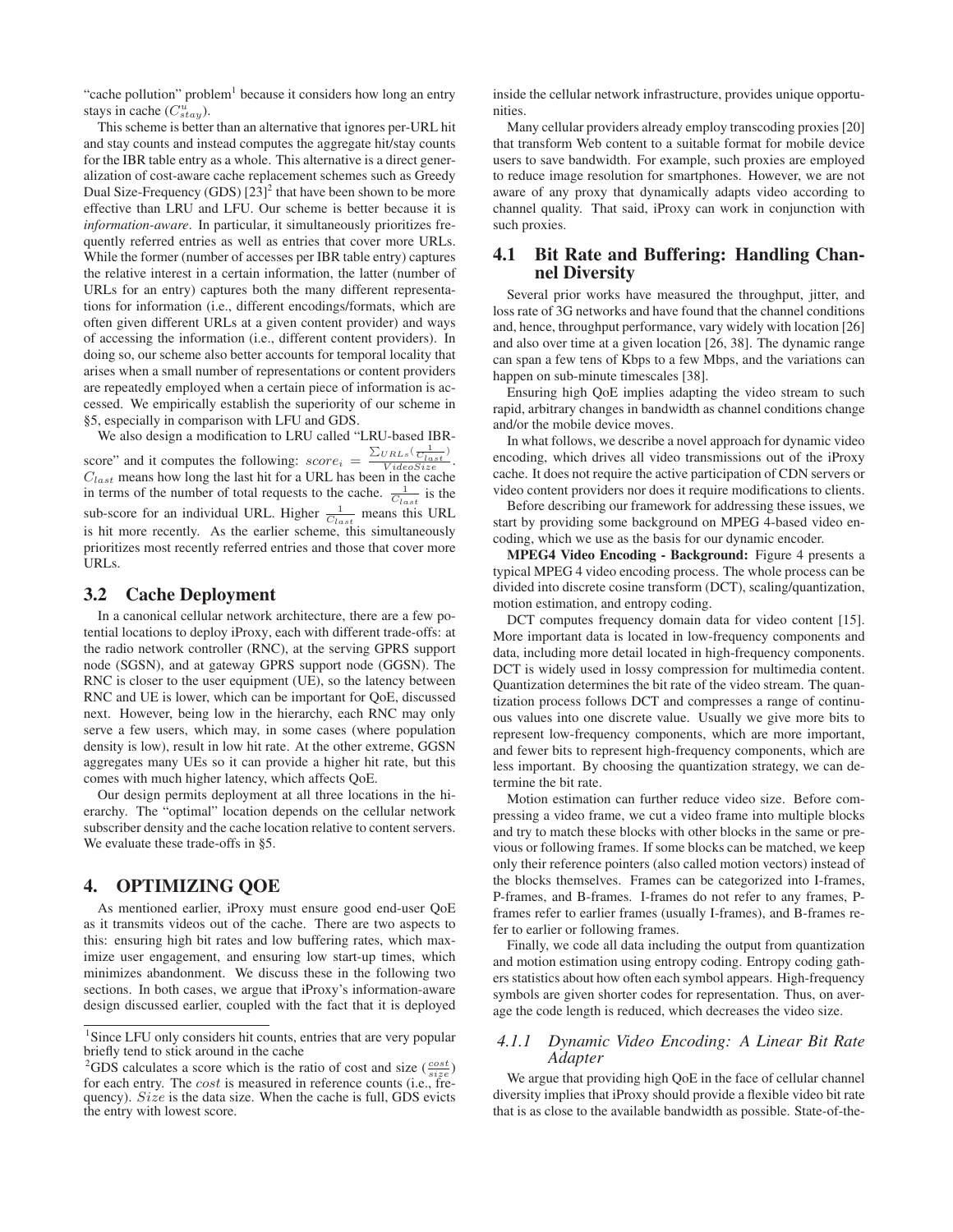

#### Figure 4: MPEG4 encoding overview, and how iProxy adapts the encoder.

art solutions, e.g., layered video encoding or MPEG DASH, are not suitable, as they cannot offer linear bit rate adaptation, e.g., MPEG DASH it employs  $k$  different pre-selected versions of the video, selecting the appropriate version over time based on client-reported performance metrics. Unfortunately, these versions may differ significantly in the bit rate and the quality<sup>3</sup>. While using large values of  $k$ , where the corresponding videos are closer to each other in quality, enables smoother adaptation, it also has downsides: it needs nearly  $k \times$  more storage in iProxy, and it is hard to predetermine a set of  $k$  encodings that will work across all possible mobile clients. Also, the bit rate adaptation scheme in DASH works on the time-scale of several seconds [30], due to which there are multiple time-instances when the bit rate and available bandwidth differ, especially under dynamically changing conditions. As we show in §5, these attributes can cause the stream to use a lower-than-ideal bit rate or overshoot available bandwidth significantly, resulting in stalls/buffering, both of which result in poor QoE.

iProxy uses a new dynamic video encoding scheme to provide *linear bit rate adaptation*. It uses in-band schemes that provide fine-grained information on channel conditions, such that the resulting stream can gracefully fit the available bandwidth, meaning there are few buffering events, if any, and the video quality stays as high as possible. Different from other mobile video schemes, iProxy doesn't need any modification on the client and video provider side. In addition, it doesn't rely on physical layer support. Consequently, it is easier to deploy in existing infrastructures.

At a high level, the linear bit rate adapter works as follows: the original MPEG 4 encoder uses a rate controller to achieve a constant bit rate. The rate controller takes a particular bit rate and feedback from the quantization module as inputs. Then, it calculates the appropriate parameters for the quantization module to output video stream with a fixed bit rate. iProxy adds a link monitor module to monitor available bandwidth and send this information to the rate controller in the MPEG 4 encoder, as shown in the top box in Figure 4. We modify the rate controller to accept the bit rate suggested by the iProxy link monitor on-line. iProxy's link monitor uses two schemes to determine the network conditions in order to pick a bit rate, which we will describe shortly.

To enable fast dynamic video encoding based on the suggested bit rate, we cache frequency domain data and motion estimation vectors for each video instead of caching encoded videos. This allows us to skip calculating the DCT when performing dynamic video encoding. To facilitate this, when receiving a video from a video provider, iProxy transforms the video into the frequency domain data and retrieves its motion estimation vectors. As shown in §2.2, frequency domain data is also needed during IBR value calculation. Thus, caching frequency domain data and calculating the IBR value can be done in parallel.

Baseline bit rate using in-context information: The first scheme operates on coarse time-scales and establishes a baseline bit rate to use. The baseline is reset/chosen each time there is a significant change in the mobile device context, in particular, when the device moves to a different cell tower (known to the cellular provider), meaning that the cache-to-device network path is now different and we need to adapt the stream to it. The baseline for each cell tower can be computed by the cellular provider based on historical measurements of the average throughput mobile devices associated with the tower observe at a given time in the day.

TCP information feedback: Once a reasonable baseline is chosen, we must then adapt the bit rate as the achievable throughput varies on fine timescales. For this, we rely on per-packet TCP feedback information. In particular, iProxy collects current TCP-level information for a stream, such as the congestion window (CWND) and RTT (by reading off the TCP/IP stack). iProxy then estimates the current available bandwidth as:  $Available_bw =$ 

 $\frac{CWND \times segment\_size}{RT}$ . Finally, iProxy uses an exponentially-RTT<br>weighted moving average (EWMA) of Available\_bw to compute the bit rate to suggest to the MPEG4 rate controller in Figure 4. Using EWMA helps avoid rapid bit-rate shifts. We set the weight to 0.9 to ensure smooth bit rate changes. Also, to account for changes in the device's cell tower, we ignore the available bandwidth reported for the first few RTTs after a device has moved and rely on the baseline bit rate instead. Finally, when the expected bit rate does not exactly match real network bandwidth, we rely on buffering at the client side to smooth out the videos.

In §5, we use extensive experiments to show that our bit rate adaptation schemes enables iProxy to keep the bit rate as high as possible, while also eliminating stalls.

# 4.2 Low Start-up Time: Accommodating Client **Diversity**

A recent study of handheld traffic in a campus network [27] showed that users employ devices from many vendors and with different form factors. The advent of tablets only exacerbates this diversity. The challenge is that each model typically has a different screen size and supported resolution. Thus, videos with different resolutions may be requested at iProxy. The study found a wide diversity in device OS, which means that the video decoders the devices have installed could be quite different. Finally, the study found a wide diversity in video formats requested.

A key challenge in iProxy is to stream compatible videos to clients in the face of such diversity. This is crucial to optimize startup time: as we show in §5, transmitting a video that is encoded at a higher resolution than a device's screen resolution can inflate start up time by 2-14s; and, picking the wrong encoding can result in the video being unplayable (i.e., the start up time is infinity).

In order to stream compatible videos, client-specific information must be obtained by iProxy's dynamic video encoding module. We discuss how this can be done next.

OS: A majority of mobile devices employ Android, iOS, or Windows mobile. This can generally be inferred from the HTTP header, which often includes the operating system version and device type.The videos each operating system can handle are not the same; e.g., iOS

<sup>&</sup>lt;sup>3</sup> Four versions that offer 38 dB, 42 dB, 47 dB, and 50 dB in peak signal-to-noise ratio (PSNR), require 800 kbps, 1200 kbps, 1600 kbps, and 2000 kbps of bandwidth, respectively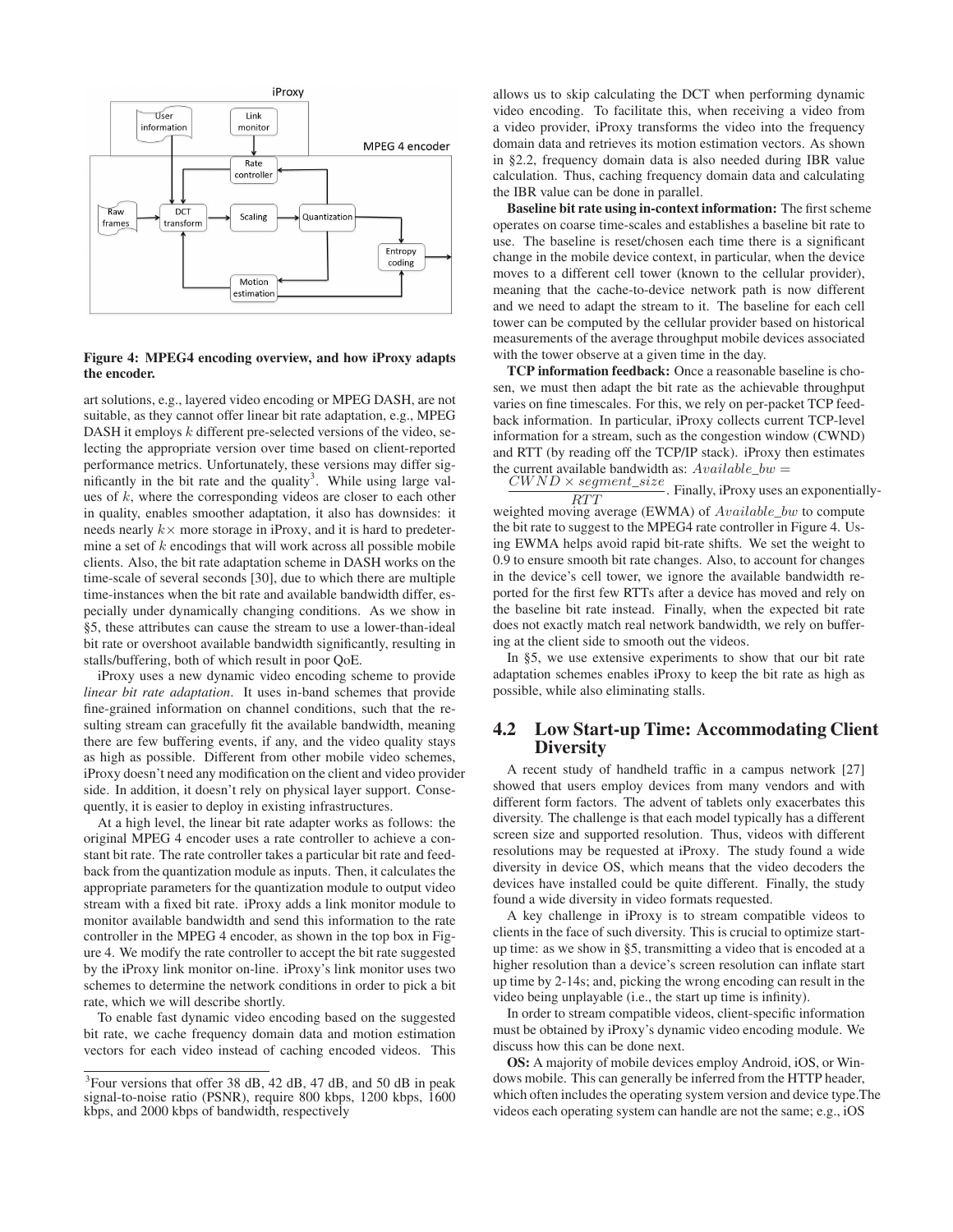

#### Figure 5: Multiple dynamic video encoding nodes can be added to improve scalability.

cannot support flash-related formats. iProxy tracks this information.

Screen resolution: Common screen resolutions of smartphones vary from 240x320 to 720x1280. When a smartphone is sent a video at a resolution larger than the phone can display, two problems can arise: first, the smartphone has to spend a significant amount of time buffering the high-resolution stream compared with using the optimal resolution, which inflates start-up delays (§5); second, the video cannot be displayed optimally on the screen, which further has an impact on the user experience. earlier, we can retrieve device models from the HTTP headers, and the screen resolution of any particular model is fixed. This is the upper bound of the resolution that iProxy should provide to the end user. In other words, we may reduce the resolution of a video requested by a client if her screen cannot support high-resolution videos.

Decoder: iProxy should ascertain what end users can decode. Some operating systems support built-in video decoders; e.g., Android 2.3.3 supports 3GPP (.3gp), MPEG-4 (.mp4), MPEG-TS (.ts), and webM (.webm) [1]. Thus, the OS can give us a hint as to what video format can be decoded. However, end users may install other decoders. To infer this, cellular providers can track requests sent to to app stores to estimate what other decoders clients have installed and, thus, the encodings/formats of videos the clients can decode and play.

# 4.3 Applicability to Prefetching

While iProxy operates as a cache, it is also applicable to prefetching which is becoming popular in the mobile video context. In particular, the cellular provider can prefetch high quality versions of videos that users are likely to access and store the corresponding frequency domain representations in iProxy, just as above. For each entry created in this manner, the provider can also obtain a list of URLs where alternate versions of the video are stored; this could be done by crawling the Web and identifying duplicates of the stored entries using the IBR matching algorithms described in §2.2. Subsequently, iProxy operates just as described above both in terms of how storage is managed and how content is streamed.

## 4.4 Scalability

A natural question that arises is whether this design is scalable: in particular, can the dynamic encoding scale with number of endusers. In §5.4.2, we show that dynamic-encoded videos are on average 42 times shorter than the original video's length, so one single machine can support multiple clients at the same time. To support even more clients simultaneously, we can leverage parallelism, as

shown in Figure 5. Here, a single cache tries to match requested videos and download unmatched videos. In addition, there are multiple nodes that work on dynamic video encoding. Encoding workload can be spread among these nodes. All requests are sent to the cache first and, after obtaining the requested videos, each video is redirected to one of the dynamic video encoding nodes. The dynamic encoding nodes finally transmit videos to clients with a specific video format. Cellular network providers can provision dynamic video encoding nodes based on expected total load.

# 5. EVALUATION

Our evaluation addresses the following issues: (a) Caching: How do different replacement policies compare and how important is info-awareness? How much cache storage is needed? (b) Handling diversity: To what extent does selecting the right resolution and encoding help improve start up times? (c) Dynamic encoding: How well does dynamic encoding adapt to changing conditions? Does it lead to improvements in quality metrics such as buffering rate and bit rate that impact end-user QoE?

We first describe our prototype implementation.

#### 5.1 Implementation

On the client's side, we use *unmodified* Android smartphones, running VPlayer [10]. VPlayer can send a request with a URL to iProxy through 3G.

We implemented iProxy in a 4-core desktop with Intel(R) Core(TM)2 Quad 2.66GHz CPU Q6700 and 8GB RAM. Our prototype proxy, written in C, can fetch videos from video providers, calculate IBRs, compare IBRs, cache raw video data, match videos, and dynamically encode videos. We modified the pHash library [7] to calculate IBRs.

For each request, our proxy iProxy checks its IBR table; we use a locality-sensitive hashing (LSH) [29] based index to aid fast lookups at scale. If the URL is not in the table, iProxy downloads the video from a original website and redirects it to the client. After the video is downloaded, we derive its IBR, and compare this IBR to others in cache (using LSH to retrieve candidates, and then obtaining nearest matches). If we find a matched IBR, we delete the copy with lower quality and update the IBR table by adding the new URL.

The video is then sent to a modified FFmpeg [4] module that supports our dynamic video encoding. It interprets requests from clients to determine client-side constraints. FFmpeg uses FFserver [9] to stream the video to VPlayer in the client's device. During streaming, the FFserver module retrieves dynamic CWND and RTT by reading the relevant network stack variables and calculates suitable video bit rates to use. It then sends this information to FFmpeg which adapts bit rate.

## 5.2 Traces

Our analysis of iProxy relies on two sets of real traffic traces. Our first trace is the Web video data set [6] we used the motivating statistics in §2. This data set had a total of 10,000 videos corresponding to the search results for the top 25 queries at three popular video content providers. This amounts to about 400 URLs per query: note that the videos corresponding to some of the URLs corresponding to a query may point to the same underlying information, whereas others may correspond to "related" videos that have entirely different information altogether. The total size of the videos is about 300GB.

In addition, we leverage packet traces collected over the University of Wisconsin's Wireless Network. The traces span three days, from April 26, 2010 (Monday) to April 28, 2010 (Wednes-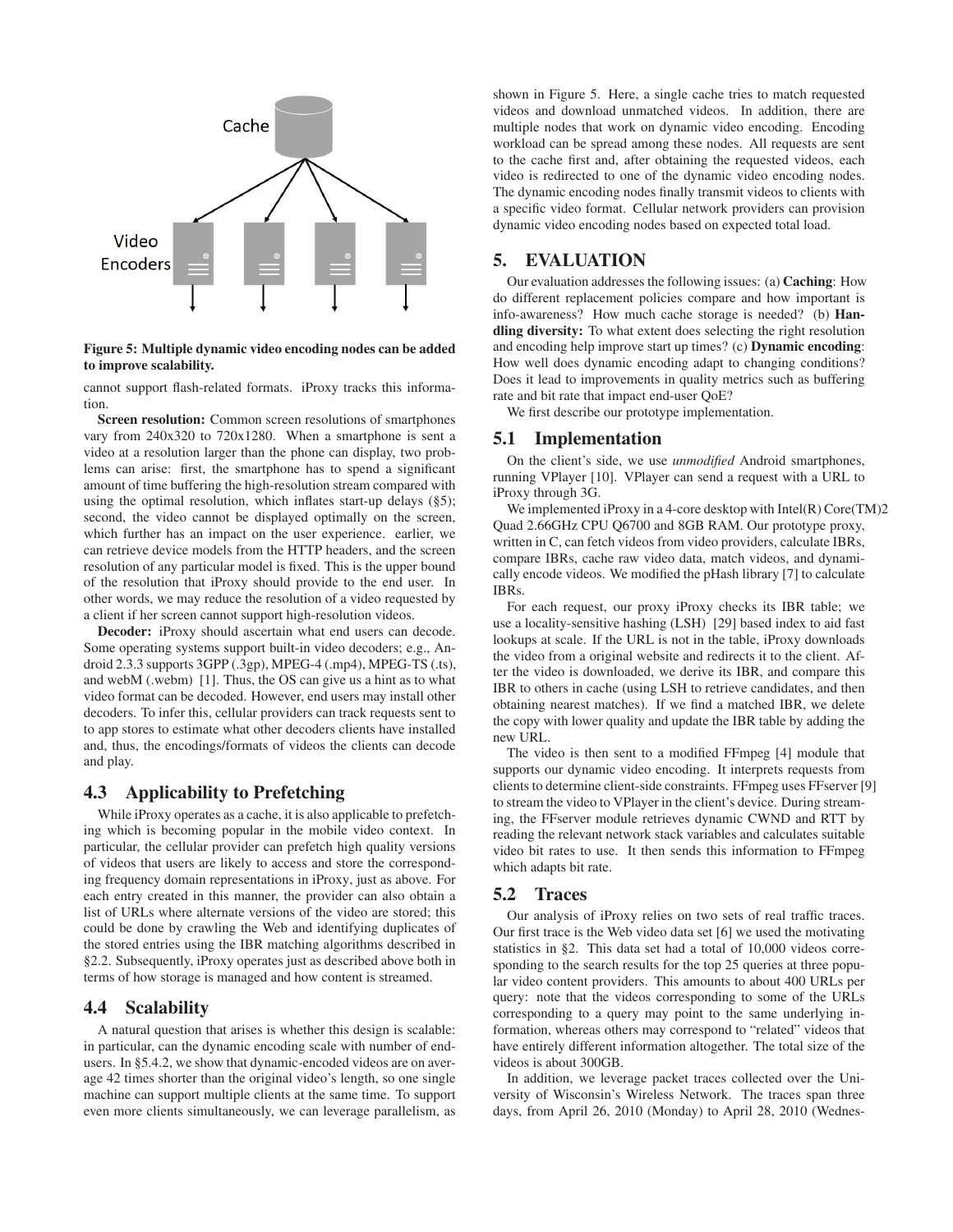

Figure 6: Hit rates for various cache policies in iProxy.

day). We prune the traces to only capture the subset of devices that are known to be smartphones or tablets, using the techniques identified in [27]; the techniques have known false negatives (but minimal false positives), meaning that we don't capture all handheld devices. Furthermore, we focus mainly on the trace subset containing the HTTP protocol. For each packet, we collect the first 128B, which includes the HTTP header.

We identify video traffic based on the "content type" field in the HTTP header, similar to [27]. We derive URLs from the HTTP requests for videos, and download the corresponding video files in their entirety.

#### 5.3 Caching: Hit rates, Storage, Deployment

Replacement Policies: To evaluate the performance of our IBR specific cache replacement policies, we can compare it with other traditional cache replacement policies, including FIFO, Least Recently Used (LRU), Least Frequently Used (LFU), and Greedy Dual Size-Frequency (GDS) [23]. Unless otherwise specified, we assume that the underlying cache is IBR-based. We use hit rate (HR) as the main metric to compare the policies. All caches have the same 1GB size. We use the traces described above for the analysis.

Results from our analysis of the university data set are shown in Figure 6. As expected, FIFO offers the worst performance on HR, because it doesn't consider the importance of cache entries. The HRs of LFU and LRU are around 62%. In contrast, info-aware approaches (modified LRU or LFU) result in higher HR (70-71%), which is better than the state-of-the-art GDS scheme. The difference between GDS and our schemes is that the former only accounts for the overall interest in information, but not the number of different avenues for accessing it; both aspects must be taken into account when designing an information-aware scheme. GDS could evict large collections of URLs in bulk, which may impact future hit rates.

Interestingly, the conventional proxy offers same or better hitrate than an iProxy that uses an info-agnostic replacement policy such as FIFO, LRU of LFU. This is because it is a sub-optimal policy that is not aware of the importance of information as captured by the hit rate across multiple related URLs. This shows that we need to use info-aware replacement policies to realize the benefits of iProxy.

The rest of the paper assumes the LFU-based IBR-score policy is employed in iProxy.

Storage Requirement: Recall that iProxy stores the frequency domain (DCT) data for the highest quality video in each IBR entry. What storage cost does this impose? As exemplified in Table 1,

| Video bit rate | Size    |
|----------------|---------|
| 885 kbps       | 3744 KB |
| $1063$ kbps    | 4588 KB |
| 1277 kbps      | 5403 KB |
| 1385 kbps      | 5862 KB |
| DCT data       | 8154 KB |

 $\overline{\phantom{a}}$ 

Table 1: For a single example video, we show the size of the raw data stored with an iProxy cache entry, vs. that of different formats of the video file.

| Population | RNC.         | <b>SGSN</b>  | <b>GGSN</b>  |
|------------|--------------|--------------|--------------|
| 1400       | 1373.55 kbps | 1303.9 kbps  | 1271.93 kbps |
| 800        | 1282.18 kbps | 1259.99 kbps | 1176.55 kbps |
| 500        | 1244.51 kbps | 1194.67 kbps | 1182.06 kbps |
| 300        | 1190.22 kbps | 1165.02 kbps | 1123.62 kbps |

Table 2: Throughput vs. location and population.

DCT data is larger than individual video files (we show only four different bit rates for a single example video), but: (1) the difference is not significant compared to any single video file (2.1X in the worst case) and (2) the DCT data size is 2.4X smaller than the sum of the sizes of the individual video files, meaning that iProxy outperforms the naive strategy of storing multiple versions.

Deployment Evaluation: As mentioned in §3.2, the performance of iProxy depends on where we deploy it and what the served population is. If we put iProxy closer to clients, the latency is lower and the performance is better. However, a less served population means less overlap in accesses which affect hit rate. We study this question using an emulation based on our traces.

To understand this, we first measure the throughput between a machine at our university and the nearest YouTube server, which determines the cost of a cache miss and the relative improvement from a hit. We calculate mean and variance and model the cost as a normal distribution. In addition, we use the data in [39] which shows the delay to RNCs, to SGSNs, and to GGSNs from UEs in a tier-1 cellular network.

We identified a total of 1400 unique users in our traces. We divide them into smaller groups and associate each group with a node in the same level of the cellular hierarchy. We compute and report the average throughput across all groups. The results are shown in Table 2. In this table, the entry corresponding to row "500" and column "SGSN," means that we divide the 1400 users randomly into three groups of 500, 500, and 400, and "assign" them to three SGSNs. We emulate requests of UEs in each group, identify cache hits/misses and compute the effective throughput observed by the clients. Each miss goes to the YouTube server, whereas a hit is served from cache.

Our goal is not to show that one location is clearly better than the other, but rather to show the trade-off between population density, iProxy location and performance, helping the cellular provider make the appropriate choices. In general, our results show that when the population density is low (e.g., 300 users per RNC, 800 or more at SGSN, and 1400 or more at GGSN), aggregating a small number of iProxy's at the SGSN and GGSN is reasonable. When the population density is high (e.g., 1400 users at an RNC), deploying at the RNCs is a good choice.

## 5.4 QoE

The setup we use to test iProxy's ability to support good QoE is shown in Figure 7. We stream videos from an iProxy located on our campus to mobile phones also located close by. However, the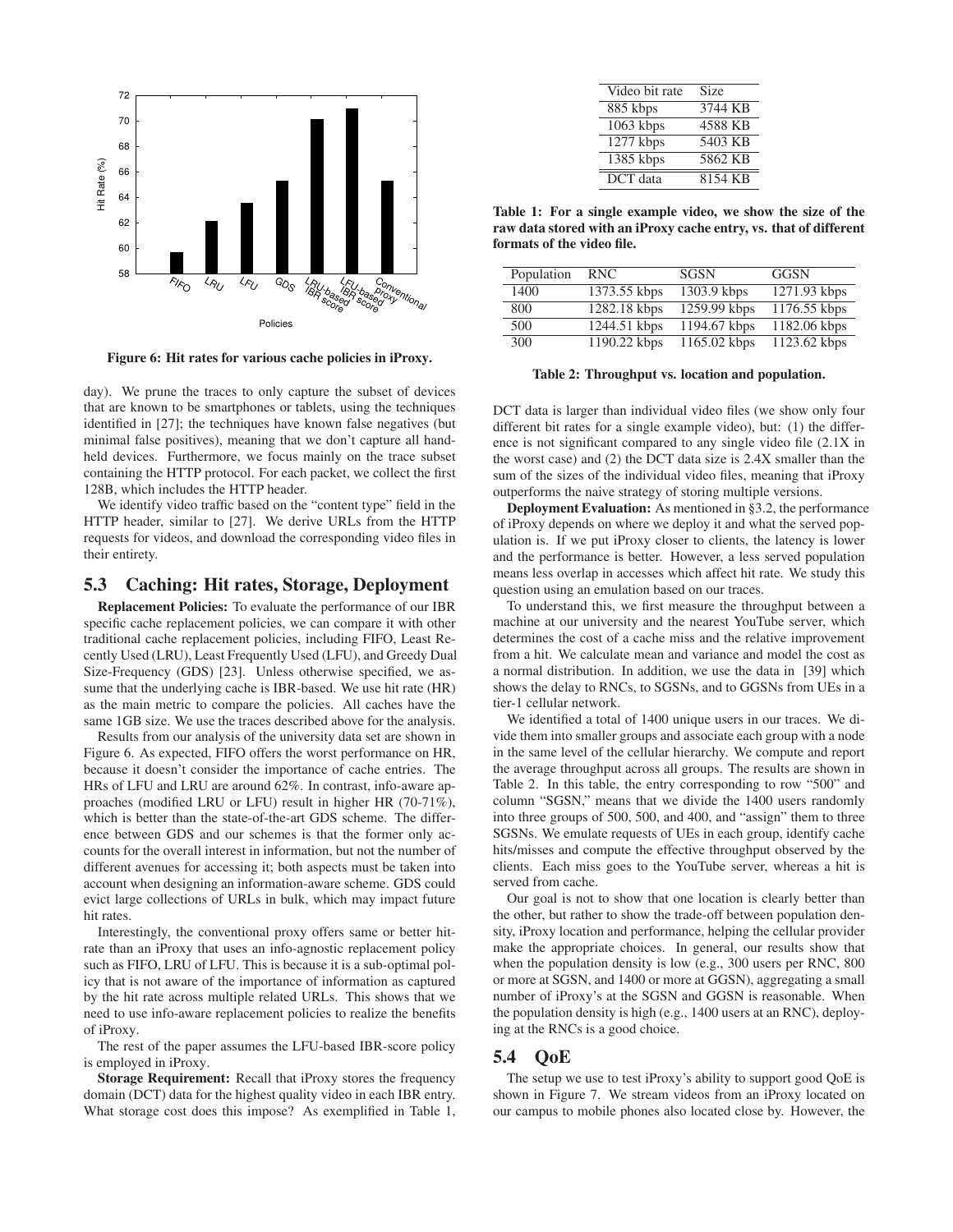

Figure 7: Experimental scenario for video performance.

|                  |    |     | Daily-motion YouTube (HD) Yahoo Video (.asf) |
|------------------|----|-----|----------------------------------------------|
| Both hit         | 0s | 13s | $\infty$                                     |
| $i$ Proxy hit 2s |    | 14s | $\infty$                                     |

Table 3: Improvement in video start up latency using iProxy and a conventional proxy.  $\infty$  means the client cannot play the original video format, but can play re-encoded video from iProxy.

transfers themselves traverse the Internet and the cellular backbone before reaching the end device. In practice the proxy would be deployed a lot closer to clients; thus, our experiments below show a lower bound on the effectiveness of iProxy in ensuring QoE.

#### *5.4.1 Start up times*

We setup an experiment to show how iProxy improves start up latency. Here, we assume a set-up where users click on embedded links to videos, e.g., links in emails, blogs, etc.

In Table 3, we stream three different videos to an Android smart phone (Samsung GALAXY SII) with a  $480\times800$  screen. The first video is in VGA (640×480 resolution, .flv) from Dailymotion, the second one is in XGA ( $1024 \times 768$  resolution, .flv) from YouTube, and the third one is in  $360 \times 288$  (.asf) resolution from Yahoo! Video. The first column shows the improvement in video start up latency in seconds in the case where both iProxy and a conventional proxy observe a cache hit for the video request. The second column shows the improvement when only iProxy observes a cache hit.

The video from Dailymotion is in a suitable format and resolution for the client's device, so when both proxies see a cache hit, iProxy does not offer any improvement. However, when a conventional proxy does not see a cache hit, it takes two extra seconds to retrieve the video from Dailymotion, delaying start-up correspondingly.

The resolution of the second video from YouTube is much higher than the smartphone can play, causing the phone to spend time filling its cache and pre-processing the video. Furthermore, because of the resolution mismatch, the XGA video appears pixelated on the smartphone. iProxy lowers start up latency by 13s; it also converts the video into a more suitable resolution (VGA).

The smartphone simply cannot open and play the third (.asf) video file. iProxy converts the video into a suitable format (.mpg), so the smartphone can still play it.

#### *5.4.2 Bit rate and Buffering*

Speed: To support user video playback without lag, the time needed to dynamically encode a video from raw data should be small, otherwise users may face stalls waiting for encoded video data. To study this, we use modified ffmpeg to encode video into different bit rates to observe encoding speed compared to video length in seconds. We chose a 590s video and encode it with bit rates from 200 kbps to 1000 kbps. As shown in Table 4, encoding times are similar no matter the bit rate, and are 42 times shorter

| Video length | 586.98 sec |
|--------------|------------|
| 200 kbps     | 13.34 sec  |
| 400 kbps     | 13.94 sec  |
| 600 kbps     | 14.03 sec  |
| 800 kbps     | 14.36 sec  |
| $1000$ kbps  | 14.54 sec  |

Table 4: Video length and encoding time

than the video length. This provides evidence that dynamic video encoding can work on-line, matching real-time video playback requirements. This is further evidenced by our experiments below.

To measure the efficacy of our linear bit rate adapter in improving QoE, we experiment with scenarios where we estimate how well iProxy functions with rapid changes in network conditions. In each scenario we first send a video around 50 seconds long with a starting bit rate of 800 kbps to a smartphone over 3G. Every few seconds, a bandwidth shaper kicks in at the desktop where iProxy is running to change the available bandwidth according to a predefined pattern. Note that the available bandwidth is also affected by channel diversity; this is not in our control. We measure the average bit rate received by the smartphone and the extent of buffering, both of which impact engagement.

We compare our linear adapter against a version of iProxy that uses the state-of-the-art MPEG DASH scheme. Note that this scheme does not use cellular phone context. Also, it employs  $k$  different versions of the video (§4.1). While using large values of  $k$  enables greater adaptation, it also uses more storage. To strike a balance, we select  $k = 4$ , which uses nearly 2X more storage than iProxy with the linear adapter.

We tried out several different scenarios, each with a different way in which bandwidth gets shaped. We shows results for two randomly picked scenarios below.

Note that FFmpeg reports video bit rate of encoded video every two seconds.

Figure 8(a)shows the change in video bit rate in Scenario 1. In the beginning, the available bandwidth out of the desktop is 1000 kbps and video bit rate used by our linear adapter (Figure a) varies between 700 kbps to 1400 kbps. The variation is caused by uncontrolled background traffic. Twenty seconds later, when the bandwidth is shaped to 500 kbps, our linear adapter can detect the change and reduce the bit rate to around 400Kbps to avoid frame loss; our linear adapter keeps the bit rate at 400 kbps. Note that despite the use of EWMA, our linear adapter adjusts bit rate almost immediately after TCP detects packet loss. However, because of the use of a buffer in clients, these bursts in bit rate do not cause any perceptible impact to the user. When available bandwidth drops further to 300 kbps, it is detected by our linear adapter based on the smaller average CWND, causing the linear adapter to continue to decrease the bit rate. Because TCP CWND can reach available bandwidth more quickly when bandwidth is low, the bit rate used by the linear adapter can more closely match the available bandwidth. On the whole, the average bit rate used by our linear adapter is 490Kbps.

Figure 8(b) shows the bit rate used by MPEG DASH. While DASH can also adapt, we see that its bit rate is often significantly lower than the available bandwidth, due to the discrete choices available (e.g., between 40s and 60s). The average bit rate of DASH is about 430Kbps; our linear adapter's bit rate was 16% higher on average. Between 40s and 60s, our linear adapter's bit rate was twice as high as DASH (200Kbps vs 100Kbps).

Figures 9(a) and (b) show the results for a second scenario where the shaper causes oscillations in the bandwidth. For the linear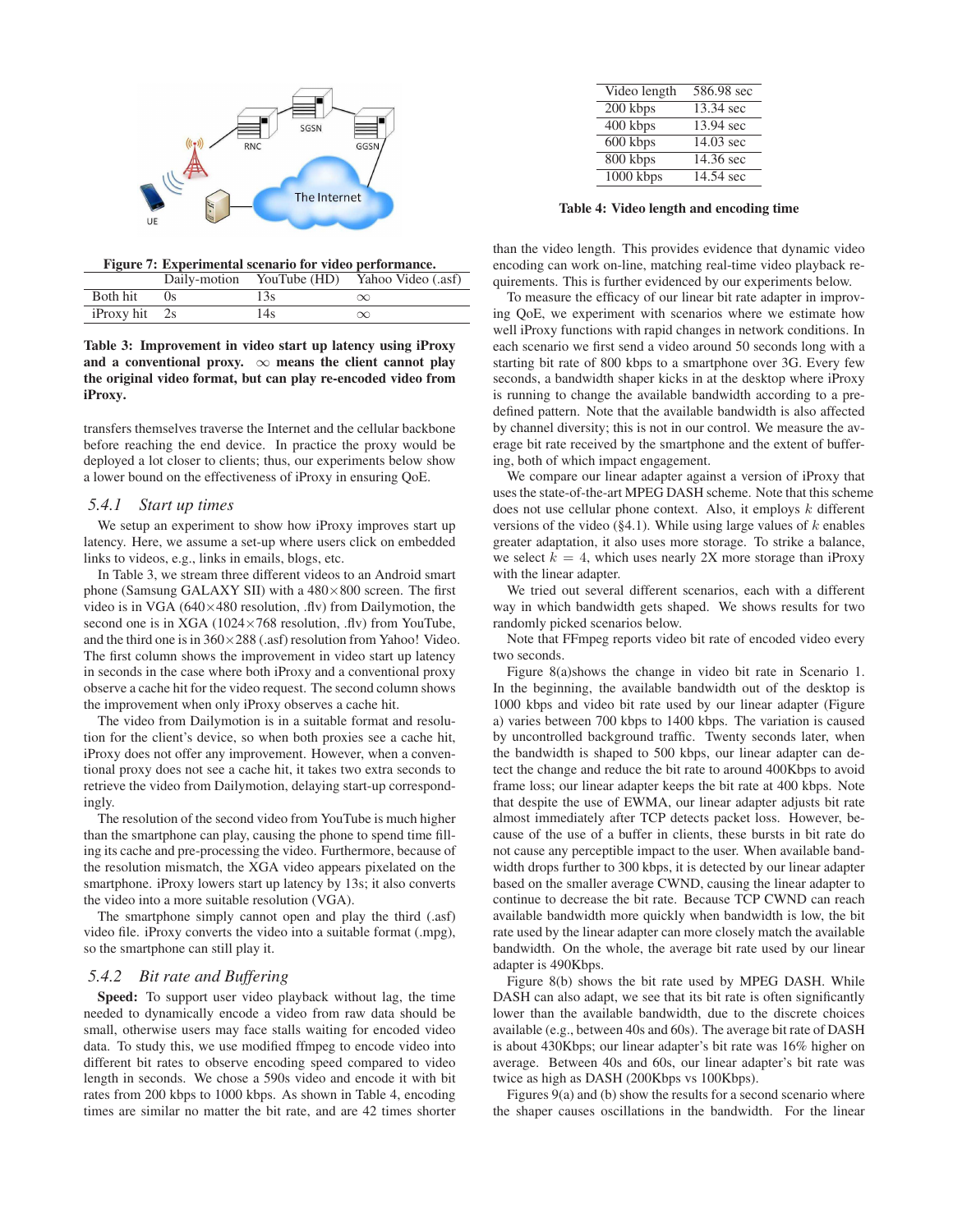

Figure 8: Scenario 1: the available bandwidth set by the shaper falls over time. The left figure is for iProxy using the linear adapter, the right is using MPEG DASH.



#### Figure 9: Scenario 2: the available bandwidth set by the shaper oscillates. The left figure is for iProxy using the linear adapter, the right is using MPEG DASH.

adapter, we observe that the bit rate gradually falls between 0 and 20s, perhaps because of poor channel conditions which cause the true available bandwidth to be much lower than the 1000Kbps limit set by our traffic shaper. Our scheme starts by using an statically picked initial rate of 1000Kbps; however, if the initial rate were set based on an accurate available bandwidth measure such as that inferable from the latency spread observed for TCP ACKs, we would have picked a better initial bit rate. In general, relying on direct available bandwidth estimates in this fashion could help our bit rate adapter pick better rates even during the course of streaming, compared to our current scheme of using CWND/RTT; we plan to extend our adapter to work in this fashion in the future.

At around 20s, the bit rate settles to approximately 400Kbps. After 40s, the traffic shaper sets the bandwidth to 500Kbps, and our linear adapter immediately adapts its bit rate to around 450Kbps. In contrast, MPEG DASH generally uses a lower bit rate than our linear adapter (410Kbps, on average), especially in the 20-60s time period where it is nearly 40% lower.

In both cases, our scheme suffered from *no* buffering events. In contrast, MPEG DASH saw up to 1s of buffering. While this may seem insignificant, prior studies [32] show that this lowers engagement to levels that start to matter to content providers.

Sensitivity Because iProxy estimates available bandwidth using simple passive measurements, there is a possibility of error, especially when the available bandwidth drops suddenly. To understand how this impacts QoE, we use the same setup as above, but shape bandwidth such that it drops suddenly from 2000 kbps to 400 kbps roughly 11s into the video (total length of 40s). We observe that the video stream suffers from around 1s of buffering in all. While this is not conclusive, it indicates that iProxy's adaptation scheme is reasonably robust against sudden variations.



Figure 10: Video quality evaluation

For completeness, we also study a more traditional quality metric, namely Peak signal-to-noise ratio (PSNR). PSNR is calculated by comparing the difference in quality between raw videos and compressed videos. Higher PSNR means higher quality. There are two aspects that affect PSNR: (a) *frame loss:* if some frames are dropped, much of the information in the video will be lost, and (b) *the bit rate:* lower bit rate means we lose more information. We use an emulation-based study that also models cache deployment alternatives.

For the test video we used above, the video is compressed with 30.9dB in PSNR and 2.53Mbps in bit rate; thus, these are the maximal PSNR and bit rate we can achieve with iProxy's dynamic encoding module. We emulate three scenarios representing situations where proxies are located at the RNC, SGSN, or GGSN. We assume network bandwidth is 1.5Mbps. The average delay from the RNC to a mobile device is 90ms, from SGSN to a mobile device is 101ms, and from GGSN to a mobile device is 114ms. We measure the PSNR of the received video at the mobile device. We assume that the video player in the mobile device can buffer 10 seconds worth of video and drop any frames that pass the assigned deadline.

Figure 10 shows PSNR when different approaches are used to send the test video for each of the three deployment options. The first bar shows the original compressed video. The second bar is the PSNR of a video sent by iProxy. iProxy decreases video bit rate when available network capacity is lower. Thus, it suffers no frame loss and its PSNR is only slightly lower than the original video. In the RNC case, its PSNR is 11% lower, and in the GGSN case it is 15% lower, showing that iProxy's performance suffers with network delay.

The third bar in Figure 10 shows the case where we keep the video bit rate as low as possible instead of adapting bit rate; this options can also prevent frame loss. However, lower video bit rate means lower quality video and lower PSNR; and even though there is available network capacity, it is left unused. Since this approach suffers no frame loss and uses a fixed bit rate, the PSNR is the same in the three scenarios, but is inferior to iProxy in all three cases. Furthermore, compared to iProxy, these schemes leave 20% of the bandwidth unused in the RNC case, 18% of the bandwidth unused in the SGSN case, and 15% of the bandwidth unused in GGSN case.

The fourth bar shows a conventional proxy sending high quality video directly to mobile devices. It results in a very high frame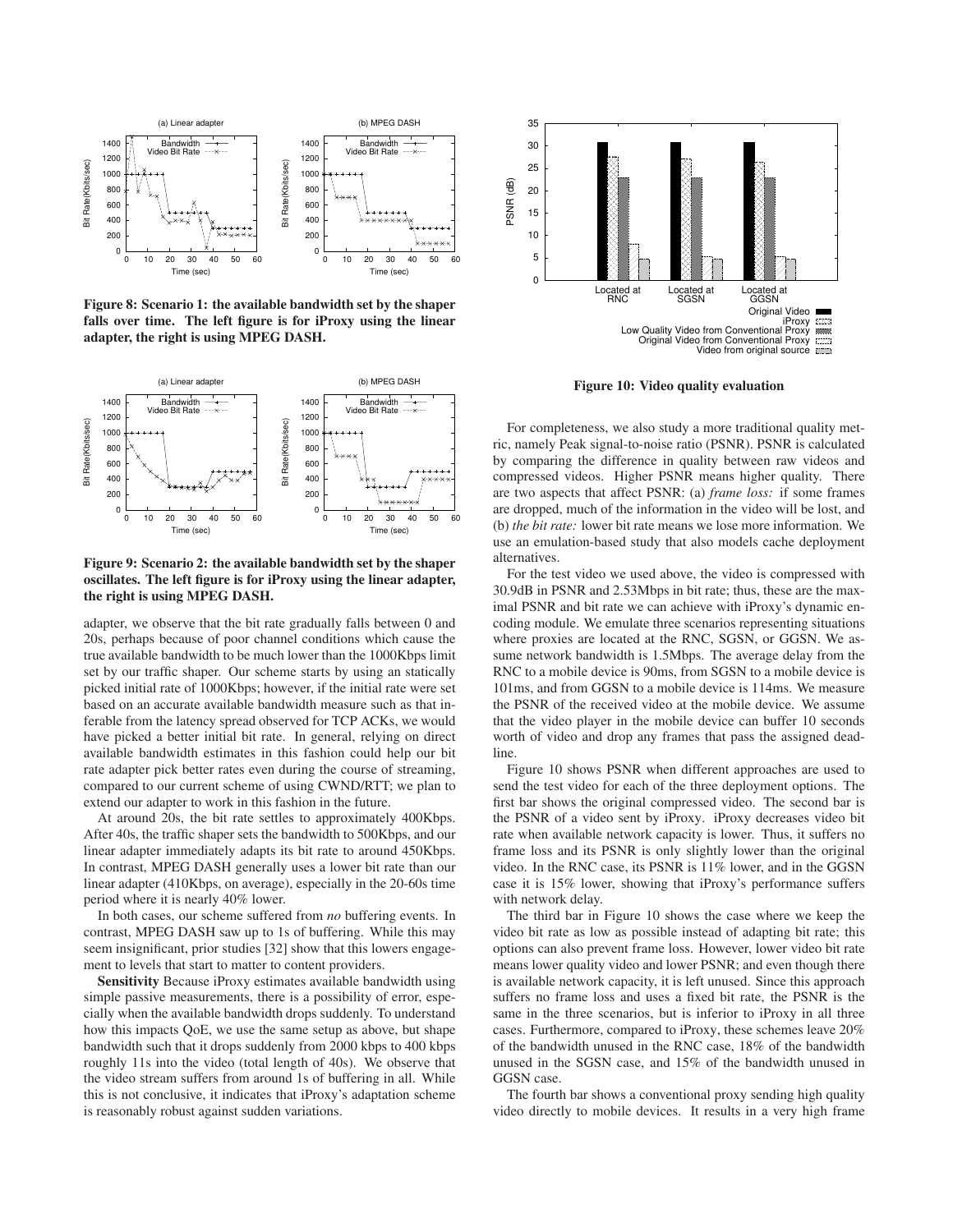loss rate, and consequently has a poor PSNR. In addition, the video quality is affected much more drastically by network delay than iProxy. For example, PSNR drops 55% if we move the proxy from RNC to GGSN.

The last bar shows video quality when we stream the video directly from the video source. Without any help from proxy systems, the quality of video streaming is not acceptable with very low PSNR (i.e. 4.75dB). High delay and frame loss on the long path between video sources and mobile devices hurt PSNR significantly.

# 5.5 Summary

In sum, our evaluation shows the following:

- iProxy can improve cache hit rates from 20% to up to 1.6X for the two traces we studied, compared to conventional proxies using state-of-the-art cache replacement schemes. Using information-aware schemes is crucial. iProxy uses 2.4X less storage than a naive cache design.
- iProxy improves start up delays by 2-14s compared to a proxy that is not intelligent in selecting the right video version to serve to a client when a URL is requested. In some cases, iProxy can play video that a conventional design simply cannot play.
- iProxy's linear adapter improves bit rate by 16% compared to state-of-the-art MPEG DASH scheme. Our adaption scheme gracefully changes bit rate in response to changing network conditions. Buffering is minimized, if not virtually eliminated.

# 6. RELATED WORK

New video encoding schemes: In recent years, there have been proposals for new video encoding schemes that allow clients to play videos even in the face of partial errors in packets. For example, in [31], the authors argue that the whole video encoding process from DCT to 16-QAM encoding should be linear. They present SoftCast which replaces non-linear entropy coding by scaling up important DCT components to provide error protection in wireless networks. FlexCast [14] provides another way to encode a video grouping equally important bits of a video using "distortion grouping." Then, they modify Raptor codes [40] to do rateless video coding to protect more important groups. While these approaches could be used by iProxy, they all require a modification of the physical layer which makes deployment difficult. Our approach is targeted toward immediate deployment.

Video adaptation: [12] consider network conditions to send suitable versions of videos encoded using H.264/SVC [37] in a P2P VOD system. Their work can use network resources efficiently by picking the appropriate bit rate. However, the approach cannot provide linear bit rate.

Techniques such as HLS by Apple and Smooth Streaming [5] are very similar to MPEG DASH (they can be thought of as vendorspecific realizations of DASH). They share all of DASH's drawbacks discussed earlier, making it unsuitable for iProxy. In addition, Smooth Streaming and HLS require users to install a client side program.

In [35], the authors implement a cross-layer mechanism that optimizes TCP-Friendly Rate Control protocol to stream video on wireless multi-hop mesh networks. They use feedback from the receiver as an indicator to adjust sending rate. They control the sending rate in two ways: (a) at the physical layer, they change the modulation to employ suitable bit rates on wireless links, and (b) in

the application layer, they change the quantization step in video encoding to achieve the right video bit rate. However, their solution needs to modify the receiver, where as ours doesn't. In addition, they also need to coordinate with the physical layer.

Vantrix [8] transcodes and adapts videos based on user devices and available bandwidth in real time. It results in efficient bandwidth usage and a better user experience. It also provides smart caching to store popular videos and save bandwidth on Internet backhaul links. However, Vantrix still use URLs to identify videos and may cache redundant videos. In addition, it transcodes videos from the original format instead of transcoding from frequency domain data, and as such, it is more resource intensive than our scheme (which skips the DCT process).

Video proxies: Others have proposed video proxies (e.g., MiddleMan [13, 42]) and some have focused on caching or prefectching strategies coupled with server-side scheduling that help offer better video experience and QoS [41, 34]. However, iProxy is the first to argue for an information-centric approach that achieves better caching of important information by aggregating multiple related URLs, and co-designs an effective video adaptation scheme into the cache. We design mechanisms that help directly improve quality metrics that matter for user engagement and abandonment. We also design and evaluate information-aware cache replacement policies.

# 7. CONCLUSION

This paper presented the design of a mobile video-centric cache named iProxy that simultaneously meets three key requirements: higher video hit rates at a lower overall cost, adaptability to channel diversity, and the ability to accommodate client diversity. iProxy leverages the recently-proposed notion of IBRs to identify and club together multiple variants of the same video into a single entity. It also uses a linear bit rate adapter that directly encodes raw incache video data at the optimal rate given instantaneous TCP feedback about network conditions. Both of these aspects of iProxy's design are rooted in the central observation that effective mobile video-centric cache design requires us to view caching from the higher level perspective of "information" as opposed to "data." Our evaluation shows that iProxy can improve hitrate, but we need to use novel information-centric replacement policies to achieve ideal benefits. We show that our linear encoder can adapt well to changes in bandwidth, and yield better bit rates and fewer buffering events than traditional approaches. We find that our scheme is able to deliver the optimal format to clients, minimizing start up delays.

# Acknowledgements

We thank Vyas Sekar, Aaron Gember, and the anonymous Mobi-Com reviewers for their valuable comments on earlier versions of this paper. We also thank our shepherd Lakshmi Subramanian for his feedback. This research was supported in part by the National Science Foundation under awards CNS-1040757, CNS-0905134, and CNS-0746531.

# 8. REFERENCES

- [1] android supported format. http://developer.android. com/guide/appendix/media-formats.html.
- Cisco visual networking index forecast, 2010. http://bit.ly/pIDtBX.
- Conviva. http://www.conviva.com.
- [4] FFmpeg. http://ffmpeg.org/.
- [5] Microsoft smooth streaming. http://www.iis.net/ downloads/microsoft/smooth-streaming.